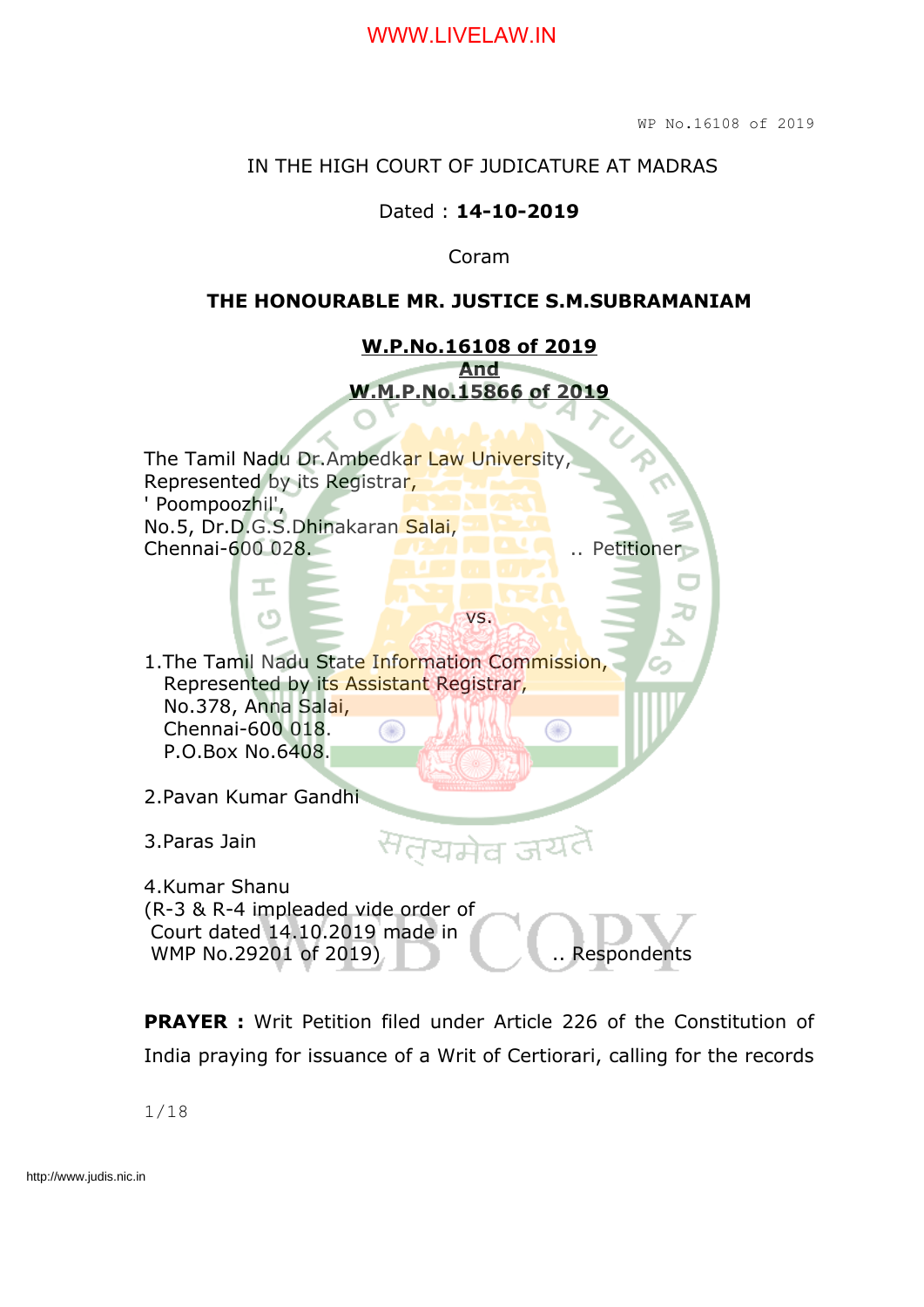in proceedings No.SA4393/D/2018 dated 17.12.2018 passed by the first respondent and quash the same.

| For Petitioner   | : Mr.V.M.G.Ramakkannan     |
|------------------|----------------------------|
| For Respondent-1 | : Mr. Niranjan Rajagopalan |

For Respondent-2 : Mr. Pavan Kumar Gandhi (Party-in-Person).

For Respondents-3&4 : Ms.V.Chethana

#### **O R D E R**

The writ on hand is to quash the order dated 17.12.2018 issued by the first respondent in proceedings No.SA4393/ D/2018 dated 17.12.2018.

2. The writ petitioner is the Tamil Nadu Dr.Ambedkar Law University.

3. The learned counsel appearing on behalf of the writ petitioner-University states that the second respondent is the student of the writ petitioner-Law University. The second respondent filed an application under the Right to Information Act, 2005, to furnish copies of the answer scripts, which were not furnished and consequently, the second respondent approached the Tamil Nadu State Information 2/18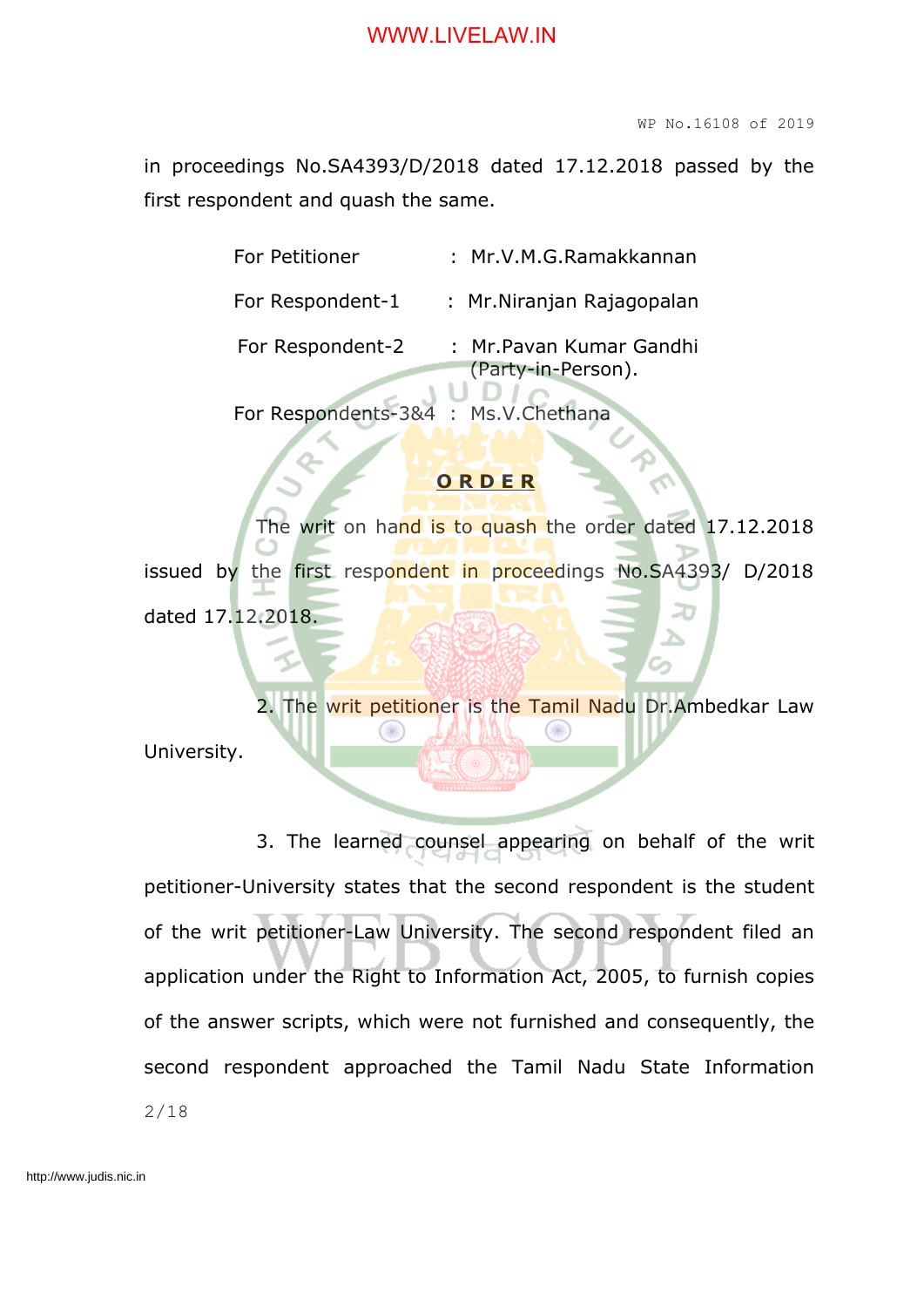Commission, who in turn passed an order on 17.12.2018, directing the writ petitioner-Law University to supply the copies of the answer scripts sought for by the second respondent under the provisions of the Right to Information Act, 2005.

4. Challenging the said order, the learned counsel for the writ petitioner states that the writ petitioner-Law University has got its own Rules and Regulations for the purpose of furnishing copies of the answer scripts. The writ petitioner-Law University has to follow the procedures and under these circumstances, they have rejected the claim of the second respondent for furnishing copies of the answer scripts sought for by him.

5. The learned counsel for the writ petitioner-Law University states that the writ petitioner-Law University is ready and willing to furnish copies of answer scripts on payment of charges prescribed under the Rules and Regulations of the Law University. The said reply was communicated to the second respondent also. Under these circumstances, it is contended that the writ petitioner-Law University has not refused to provide copies of the answer scripts, contrarily, they have insisted the second respondent that the 3/18

Œ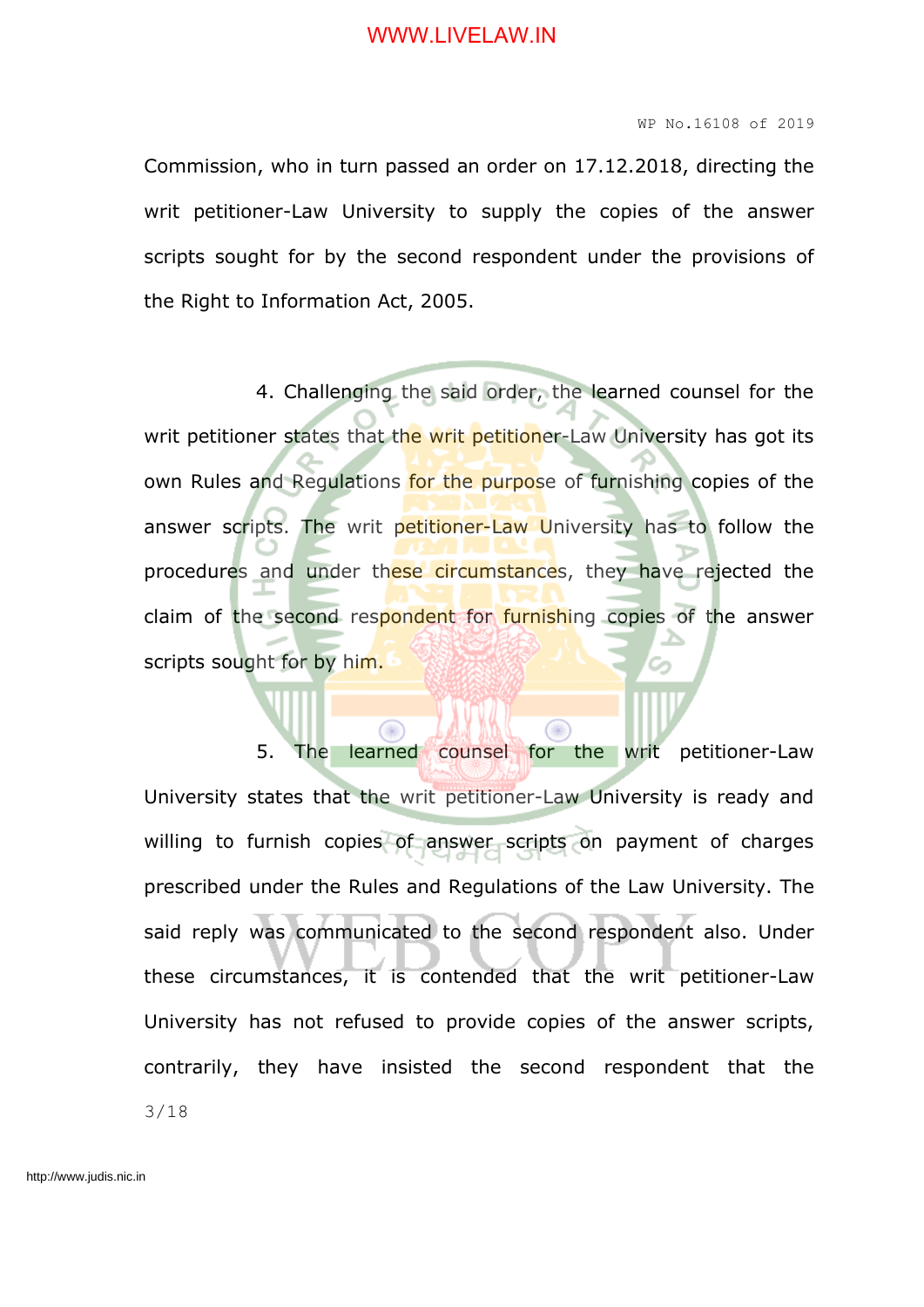#### WP No.16108 of 2019

procedures contemplated under the University Regulations are to be followed. Thus, the writ petitioner-Law University has not rejected the claim of the second respondent, but they have insisted him to follow the procedures prescribed under the Rules and Regulations of the University.

# 6. The second respondent, appearing in person, opposed

the contentions of the learned counsel for the writ petitioner-Law University, by stating that he submitted an application under the Right to Information Act, 2005. However, the writ petitioner-Law University by reply dated 23.01.2018 states that, the University Regulations are to be followed and the answer scripts will not be supplied under the provisions of the Right to Information Act, 2005. However, the fact remains that the writ petitioner-Law University expressed their willingness to supply the answer scripts in the event of following the procedures contemplated under the Rules and Regulations of the University.

7. The first respondent Tamil Nadu State Information Commission, citing the judgment of the Supreme Court, passed an order directing the writ petitioner-Law University to furnish the copy of 4/18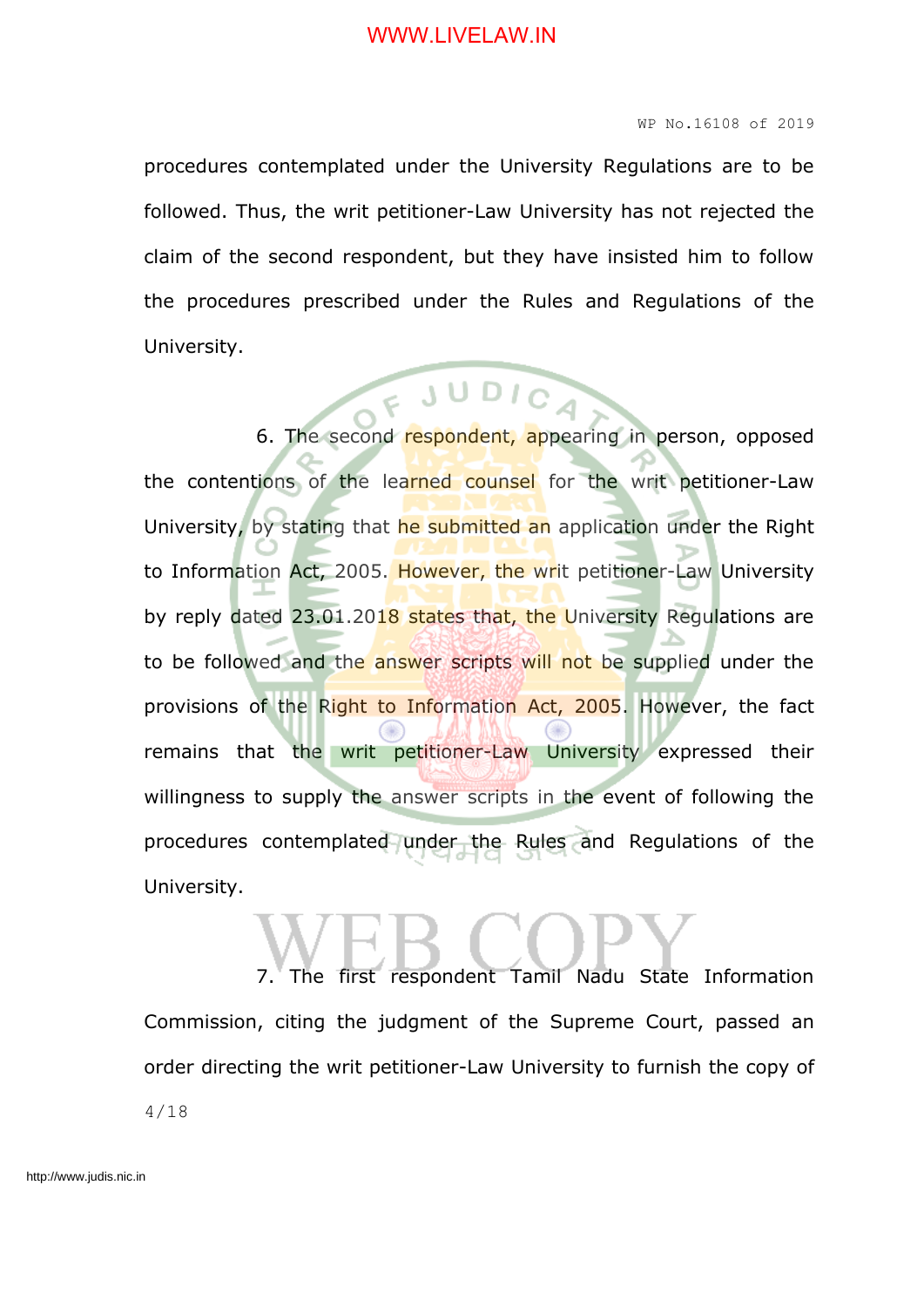the answer scripts to the second respondent under the provisions of the Right to Information Act, 2005.

8. As far as the application submitted by the second respondent under the provisions of the Right to Information Act, 2005, to the writ petitioner-Law University is concerned, it is not in dispute that the Right to Information Act is applicable. Accordingly, the second respondent is entitled to get informations under the provisions of the Right to Information Act, 2005, unless such informations are prohibited specifically under Section 8 of the Right to Information Act, 2005.

9. Shri Paras Jain and Shri Kumar Shanu filed an impleading petition in WMP No.29201 of 2019 and Ms.V.Chethana, learned counsel appearing on behalf of the impleading petitioners, solicited the attention of this Court that the Supreme Court has settled the issue in respect of furnishing of the answer scripts to the students, who all are submitting their applications under the Right to Information Act, 2005.

10. In the Case of **CENTRAL BOARD OF SECONDARY EDUCATION (CBSE) AND ANOTHER Vs. ADITYA** 5/18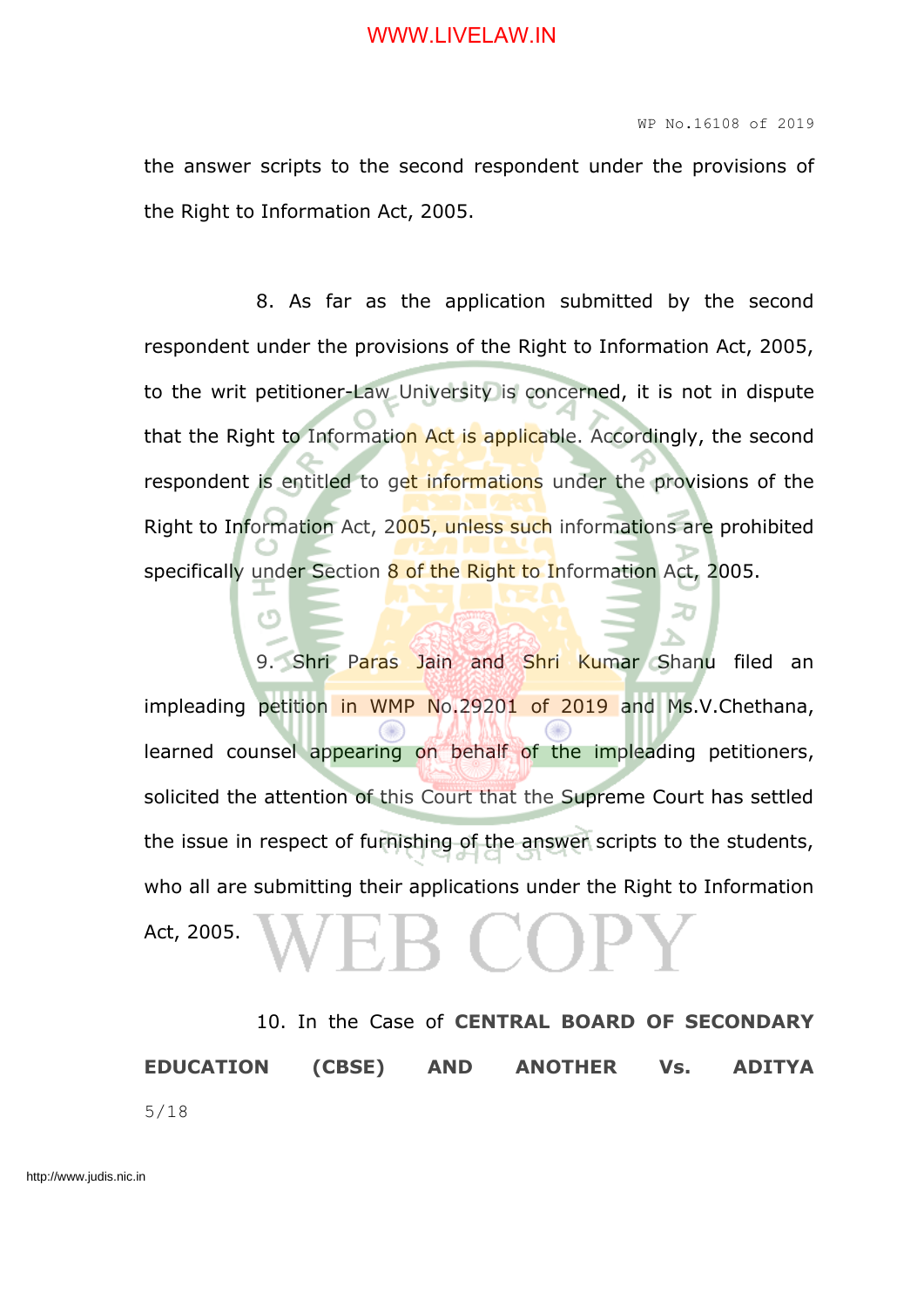#### WP No.16108 of 2019

**BANDOPADHYAY & OTHERS [(2011) 8 SCC 497]**, the Apex Court held that "if CBSE was required to re-evaluate the answer-books or grant inspection of answer-books or grant certified copies thereof, it would interfere with its effective and efficient functioning, and will also require huge additional staff and infrastructure. It was submitted that the entire examination system and evaluation by CBSE is done in a scientific and systemic manner designed to ensure and safeguard the high academic standards and at each level utmost care was taken to achieve the object of excellence, keeping in view the interests of the students".

11. In the judgment, cited supra, the Hon'ble Supreme Court further observed in paragraph-23 that "when a candidate participates in an examination and writes his answers in an answerbook and submits it to the examining body for evaluation and declaration of the result, the answer-book is a document or record. When the answer-book is evaluated by an examiner appointed by the examining body, the evaluated answer-book becomes a record containing the `opinion' of the examiner. Therefore, the evaluated answer-book is also an `information' under the Right to Information Act".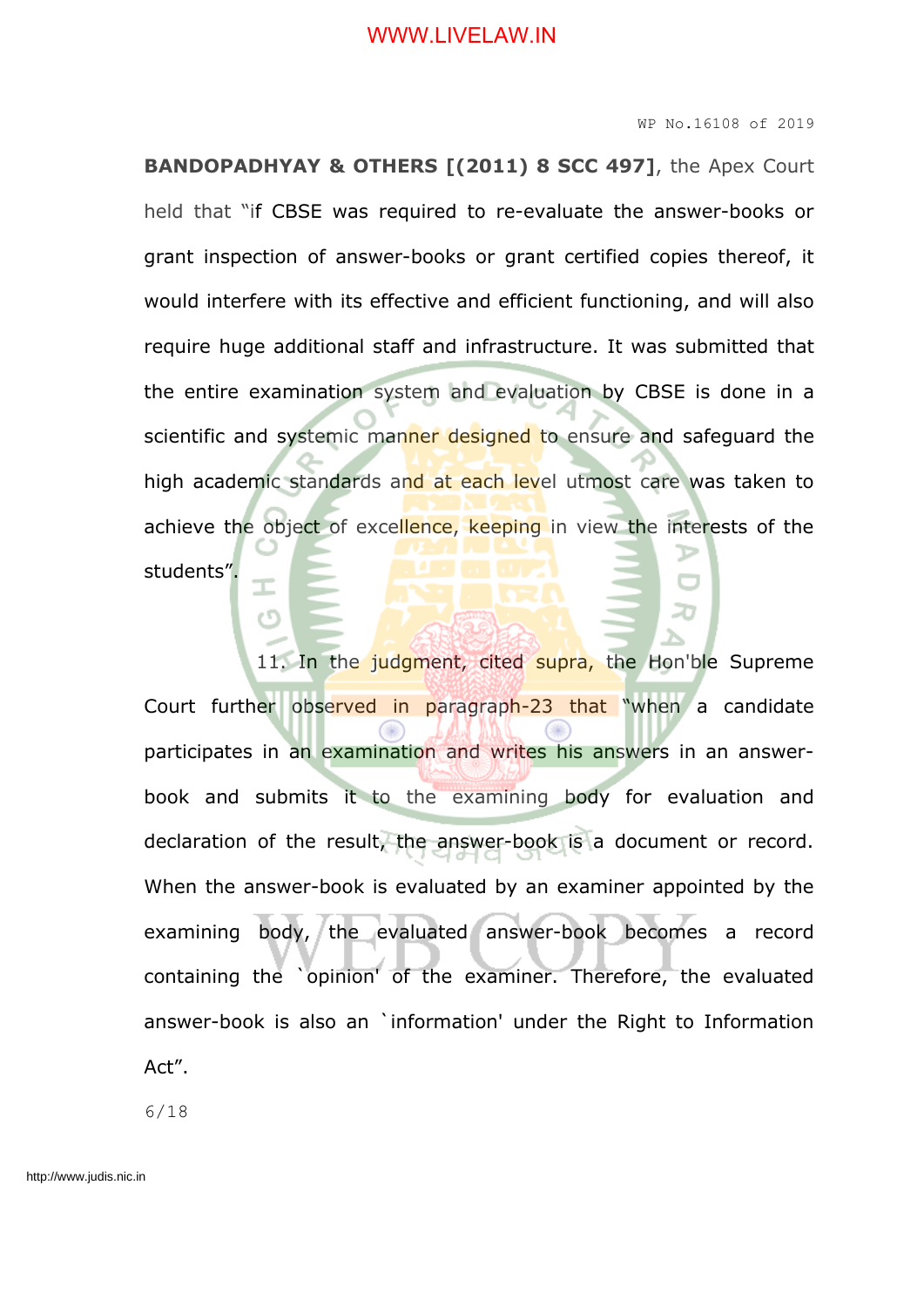WP No.16108 of 2019

12. The Apex Court of India in an unequivocal terms held that "evaluated answer is an information under the Right to Information Act". Thus, there is no option for the writ petitioner-Law University to supply the evaluated answer scripts to the second respondent under the provisions of the Right to Information Act, 2005. When the evaluated answer books are construed as an information, the same cannot be denied and therefore, the second respondent is entitled to get the evaluated answer scripts as per the application submitted by him under the provisions of the Right to Information Act, 2005.

13. It is relevant to extract paragraphs 26 and 27 of the judgment, cited supra, which are extracted as under:-

> *"26. The examining bodies (Universities, Examination Boards, CBSE, etc.) are neither intelligence nor security organisations and therefore the exemption under Section 24 will not apply to them. The disclosure of information with reference to answer books does not also involve infringement of any copyright and therefore Section 9 will not apply. Resultantly, unless*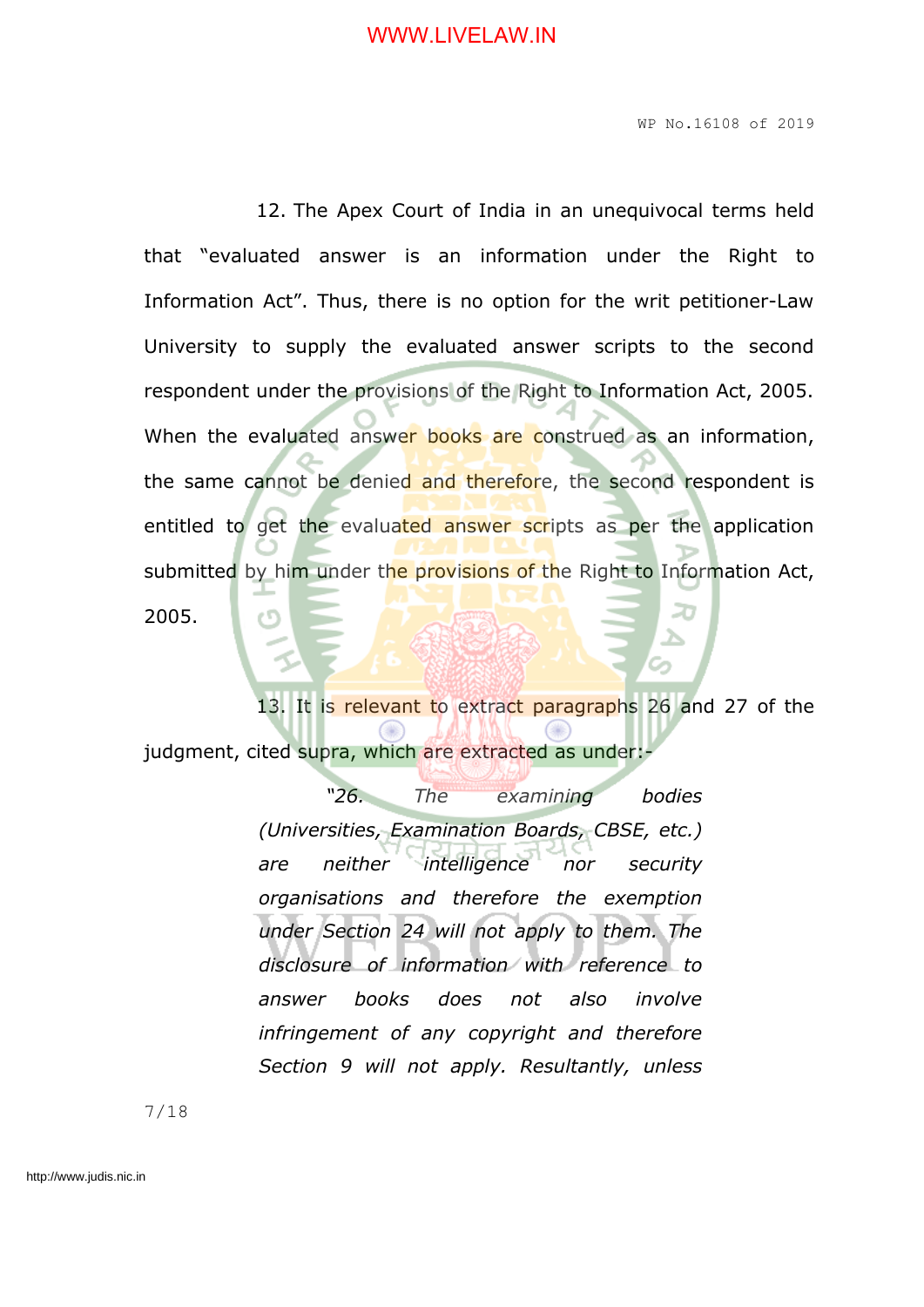*the examining bodies are able to demonstrate that the evaluated answer books fall under any of the categories of exempted "information" enumerated in clauses (a) to (j) of sub-section (1) of Section 8, they will be bound to provide access to the information and any applicant can either inspect the document/record, take notes, extracts or obtain certified copies thereof.*

*27. The examining bodies contend that the evaluated answer books are exempted from disclosure under Section 8(1)(e) of the RTI Act, as they are "information" held in its fiduciary relationship. They fairly conceded that evaluated answer books will not fall under any other exemptions in sub-section (1) of Section 8. Every examinee will have the right to access his evaluated answer books, by either inspecting them or take certified copies thereof, unless the evaluated answer books are found to be exempted under Section 8(1)(e) of the RTI Act."*

14. In the case of **Institute of Companies Secretaries of India (ICSI) vs. Paras Jain [decided on 11.04.2019 in Civil Appeal No.5665 of 2014]** (the impleaded respondent in the present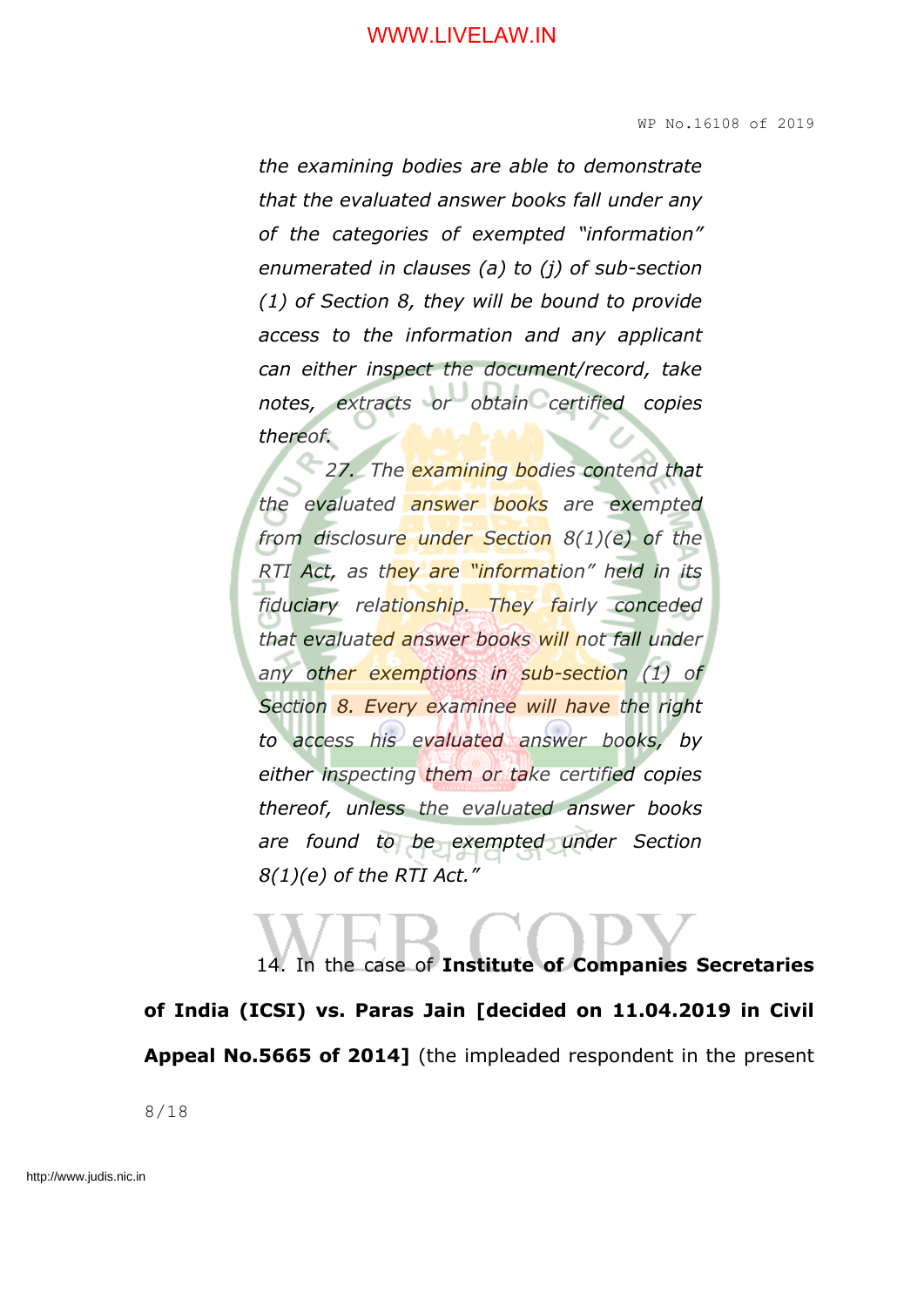writ petition), the Apex Court held that "the avenue for seeking certified copies as well as inspection is provided both in the Right to Information Act as well as the statutory guidelines of the appellant".

15. In the present case on hand, the guidelines issued by the writ petitioner-Law University also provides supply of such answer books to the students on application. However, the dispute is whether the copies can be furnished under the Right to Information Act or under the Rules and Regulations of the writ petitioner-Law University.

16. In this regard, it is relevant to consider that the Regulations formulated by the University cannot override the provisions of the Right to Information Act, 2005. If any such Guidelines, Rules or Regulations running counter to the provisions of the Right to Information Act, 2005, the spirit of the Right to Information Act alone would prevail and all these Regulations and the procedures adopted by the writ petitioner-Law University are to be kept aside. Thus, the University is bound to follow the procedures contemplated under the Right to Information Act and they cannot deny the benefit of answer scripts to the information seeker under the provisions of the Right to Information Act, by stating that the 9/18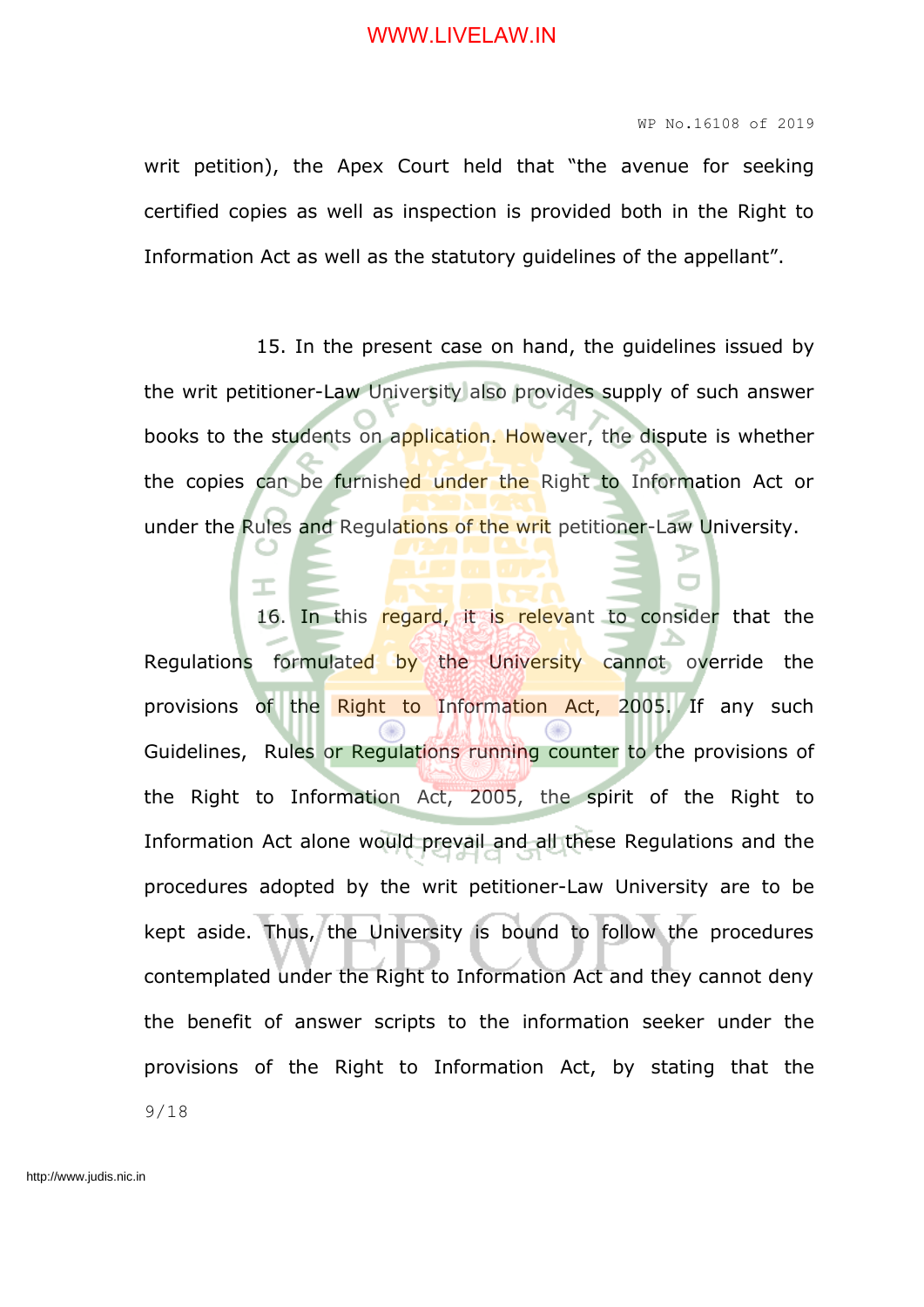20

procedures of the University would be followed.

c٦

17. The Supreme Court made an observation in the judgment, cited supra, that "in our opinion, the existence of these two avenues is not mutually exclusive and it is upto the candidate to choose either of the routes. Thus, if a candidate seeks information under the provisions of the Right to Information, then payment has to be sought under the Rules therein, however, if the information is sought under the Guidelines of the appellant, then the appellant is at liberty to charge the candidates as per its quidelines".

18. Thus, two options were provided to the information seekers. An information seeker can submit an application under the provisions of the Right to Information Act, 2005 by paying the necessary prescribed fee. In the event of filing any such application under the Right to Information Act, 2005, the procedures contemplated under the Act alone must be followed and the Regulations of the writ petitioner-Law University cannot be followed. In the event of filing any application under the guidelines issued by the writ petitioner-Law University, then the second respondent is at liberty to follow the procedures contemplated under the University 10/18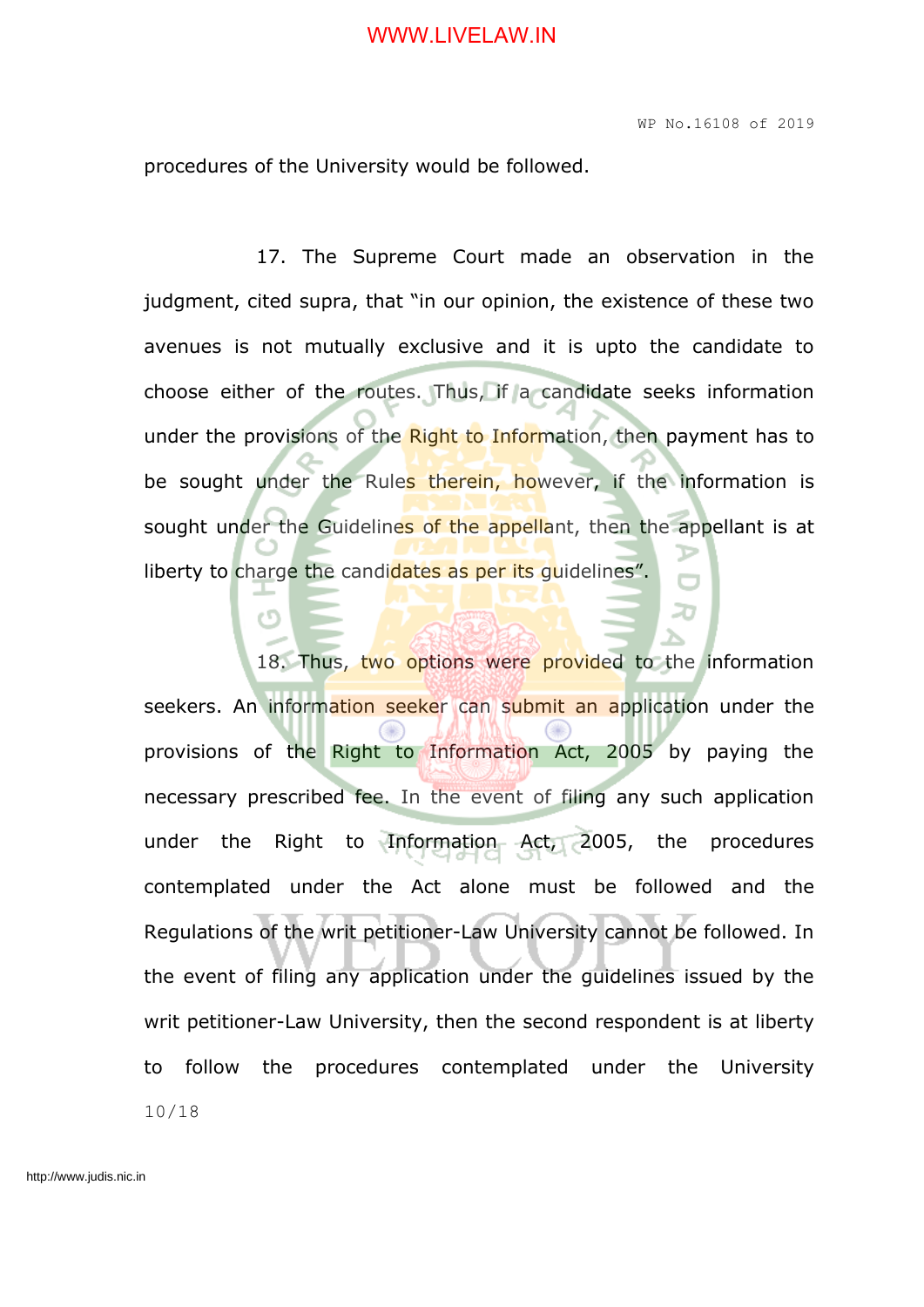Regulations as well as the fees prescribed by the University.

19. This being the options provided to the information seeker and the Apex Court also reiterated such an option, this Court is of an opinion that the application submitted by the second respondent under the Right to Information Act must be dealt with under the provisions of the Act and the University cannot take a stand that they are bound to follow the procedures prescribed under the University Regulations.

20. The learned counsel, appearing on behalf of the impleaded respondents, brought to the notice of this Court that under the Tamil Nadu Right to Information Rules, 2012, Rs.2 per page (A-4 size) is chargeable and the procedures contemplated under Rule 4 of the Right to Information Rules, 2012 is to be followed for the purpose of receiving payment from the information seeker.

21. Section 7(5) proviso clause of the Right to Information Act, stipulates that "if the fee prescribed under sub-section (1) of section 6 and sub-sections (1) and (5) of Section 7 shall be reasonable and no such fee shall be charged from the persons who are of below 11/18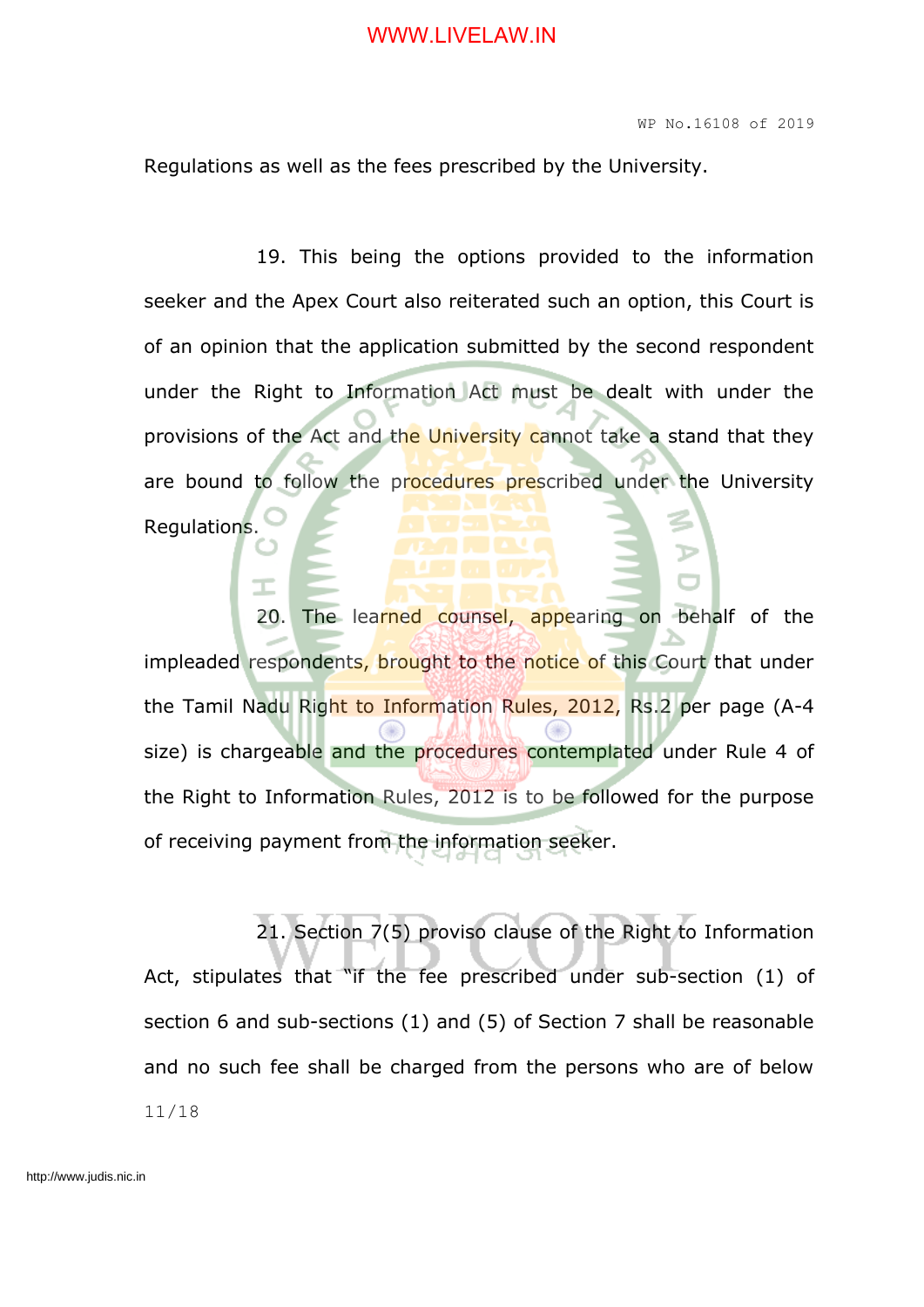WP No.16108 of 2019

poverty line as may be determined by the appropriate Government".

22. In this regard, Rule 5 of the Right to Information Rules provide "exemption from payment of fee" and it states that "no fee under Rule 3 and Rule 4 shall be charged from any person who is below poverty line provided a copy of the Certificate issued by the appropriate Government in this regard is submitted along with the application". Rule 6 contemplates "mode of payment of fee".

23. Under these circumstances, the fee chargeable must be levied under Rule 4 of the Right to Information Rules and the information seeker, on application, seeks any exemption from payment of fee, then he has to produce necessary certificates to the satisfaction of the information provider.

24. Under these circumstances, the writ petitioner-Law University is bound to follow the Act as well as the Rules scrupulously, while dealing with the applications submitted under the provisions of the Right to Information Act and therefore, there is no infirmity, as such, in respect of the reasonings furnished in the order impugned by the first respondent. The order of the first respondent is in consonance 12/18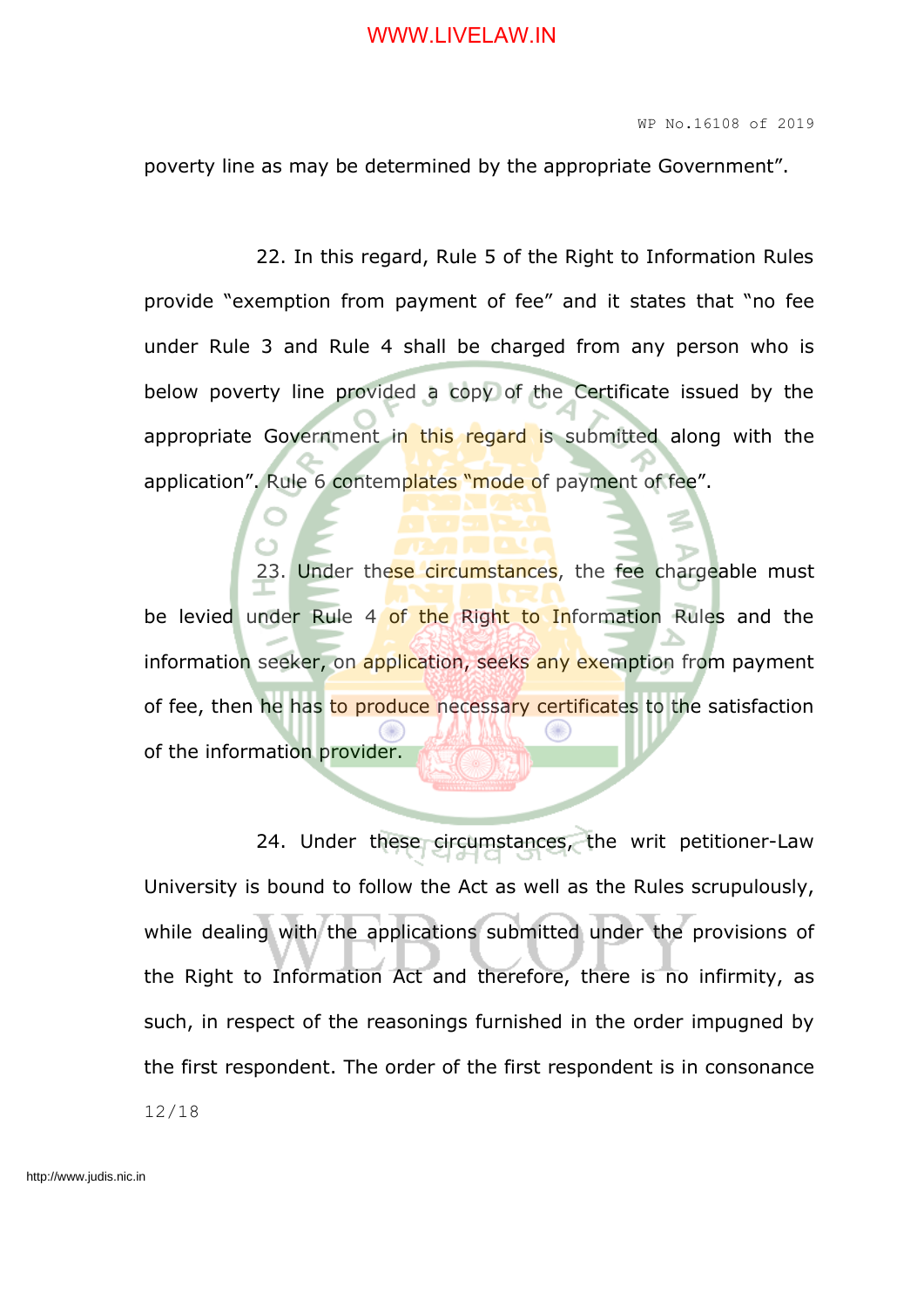#### WP No.16108 of 2019

with the spirit of the Act and therefore, the writ petitioner-Law University is bound to follow the procedures contemplated under the Act and the Rules at the time of dealing with the applications, if any, submitted under the Right to Information Act, by the information seekers.

## 25. The very object of the Right to Information Act, 2005,

stipulates that democracy requires an informed the citizenry and transparency of information which are vital to its functioning and also to contain corruption and to hold Governments and their instrumentalities accountable to the governed. Undoubtedly, the purpose and object of the Act, is noble and to achieve the constitutional philosophy and goals. The principles of equality can be achieved only if there is a transparency in public administration. The accountability in the public administration is of paramount importance, as 'We, the People of our Great Nation' are sandwiched between corrupt and non-corrupt. Identification of corrupt and non-corrupt may be difficult in the event of non-transparency in public administration.

26. Irregularities and illegalities in public administration cannot be sorted out if there is no transparency in the public 13/18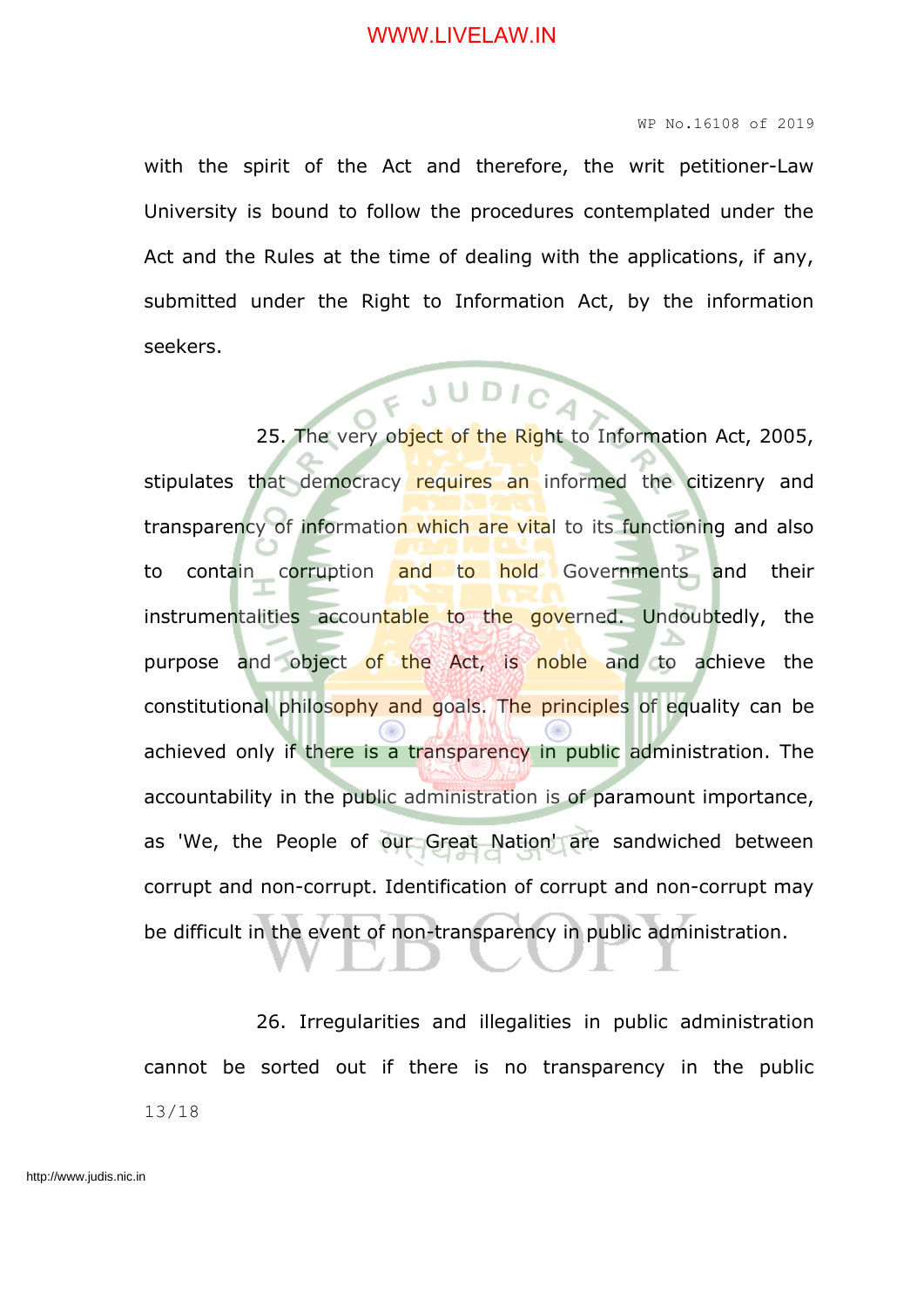#### WP No.16108 of 2019

administration. Thus, the Right to Information Act, is a Noble Legislation, which ensures transparency in the public administration, which would be undoubtedly helpful to the citizen of our Great Nation to made the public servants accountable and responsible regarding the administrative actions.

27. In this context, this Court would like to emphasis that the Law University, being a Public Institution, is bound to implement the provisions of the Right to Information Act, scrupulously in its letter and spirit. The moot question is that why should any public authority shy for providing public informations to the information seekers. Undoubtedly, confidential files are protected under the provisions of the Act itself and therefore, the officials should not shy about providing all informations to the public domain, enabling the citizen to understand the manner in which the Public Institutions are सत्यमेव जयते administered.

28. After all, 'We, The People of India' solemnly resolved to constitute India into a Sovereign Socialist Secular Democratic Republic and to secure to all its citizens Justice, Liberty, Equality and Fraternity. Therefore, 'We, The People of India' enacted the Right to Information 14/18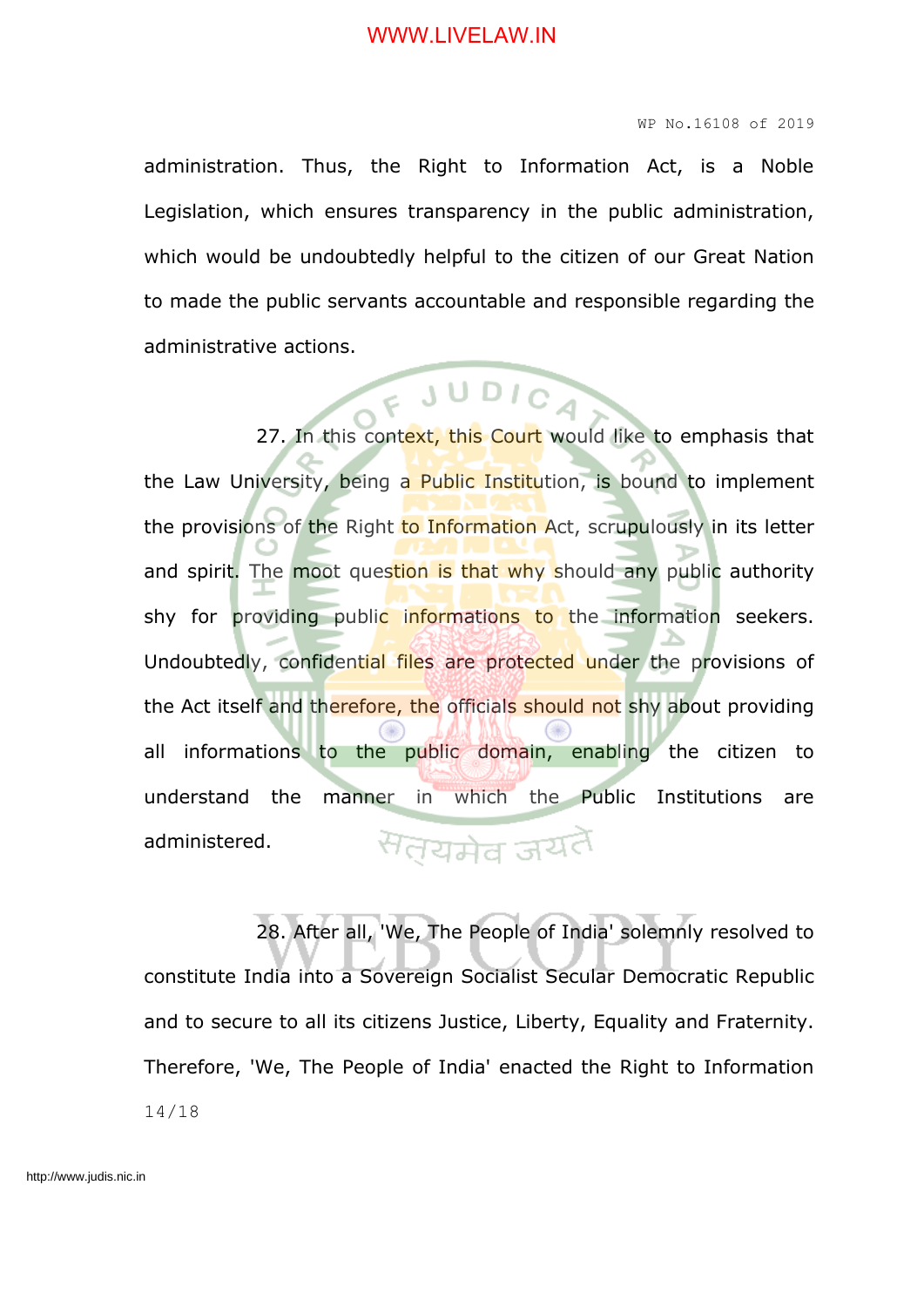#### WP No.16108 of 2019

Act, through its Parliament, then the instrumentality of the State or the Public Institutions cannot take a stand that they will adopt their own procedure for furnishing the informations under the Right to Information Act. When the Parliament enacted the law in order to develop transparency in public administration, undoubtedly, the other procedures or regulations formulated by any other institutions, cannot prevail over the Act of Parliament and those Rules and Regulations of such individual institutions can never override the purpose and object of the Right to Information Act, 2005.

The second respondent, in person, articulated his points by stating that large number of such applications are kept pending, by citing the pendency of the present writ petition. Further, the second respondent states that all such information seekers are waiting for the answer scripts and other informations sought for in their respective applications. 2 2 3 3 3 4

30. Under these circumstances, the writ petitioner-Law University has not established any acceptable ground for the purpose of assailing the order impugned. Per contra, the order impugned is well reasoned and candid. Thus, the second respondent is entitled to 15/18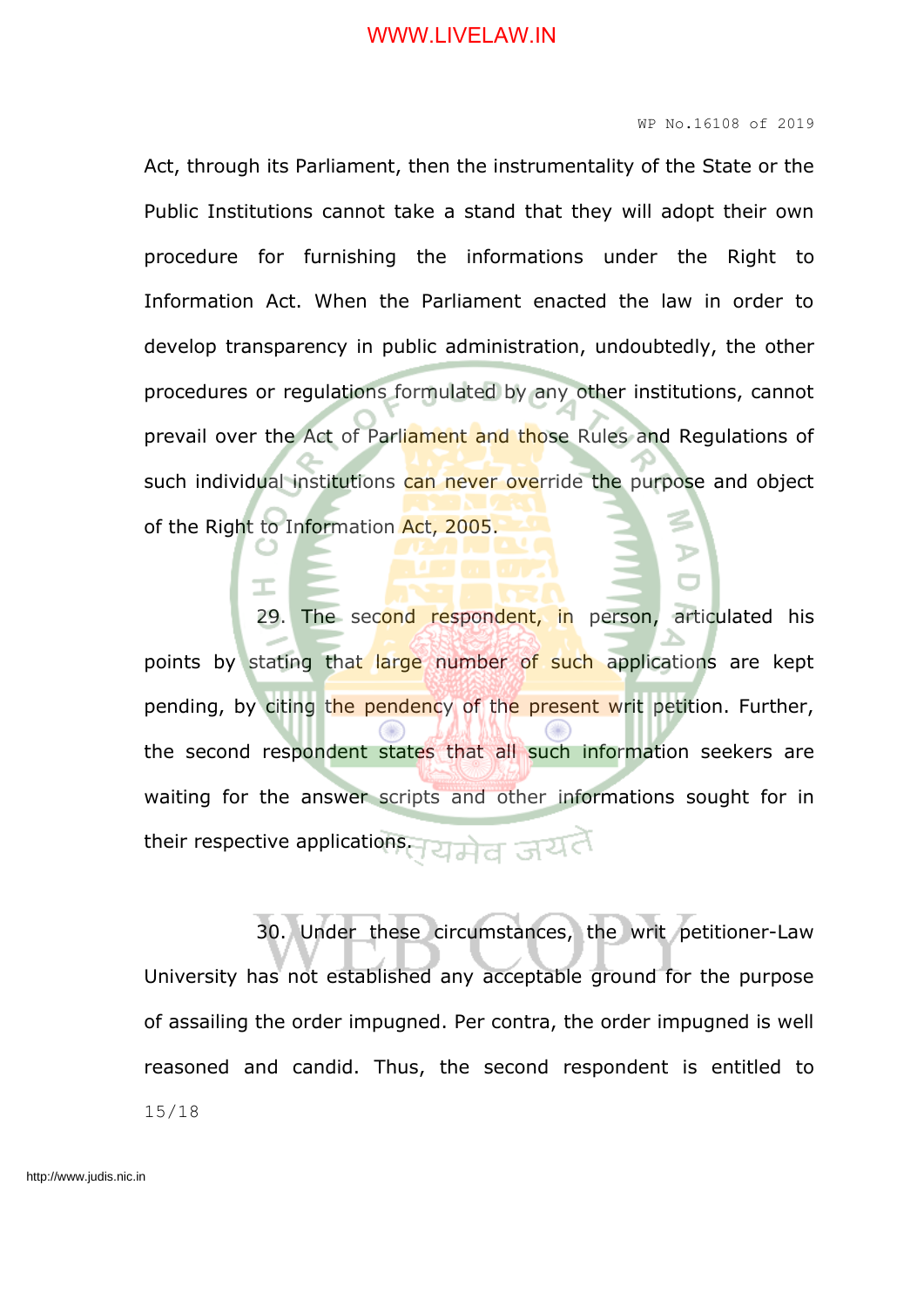#### WP No.16108 of 2019

receive the answer scripts as sought for in his application under the Right to Information Act, 2005. All such similar applications are also to be disposed of by the writ petitioner-Law University, as expeditiously as possible, without causing any undue delay, as the students would be anxious in seeing their answer scripts and on account of the pendency of the writ petition, their applications are kept pending.

31. This being the factum, the writ petitioner-Law University is directed to dispose of all the RTI applications filed under the Right to Information Act, 2005, as expeditiously as possible, by following the procedures contemplated under the RTI Act as well as the Rules in force. In respect of the application submitted by the second respondent, the answer scripts had already been furnished to him and no further directions are required in this regard.

32. Accordingly, the writ petition stands dismissed. However, there shall be no order as to costs. Consequently, connected miscellaneous petition is also dismissed.

**14-10-2019** Speaking Order/Non-Speaking Order. Internet : Yes/No. Index: Yes/No. Svn

16/18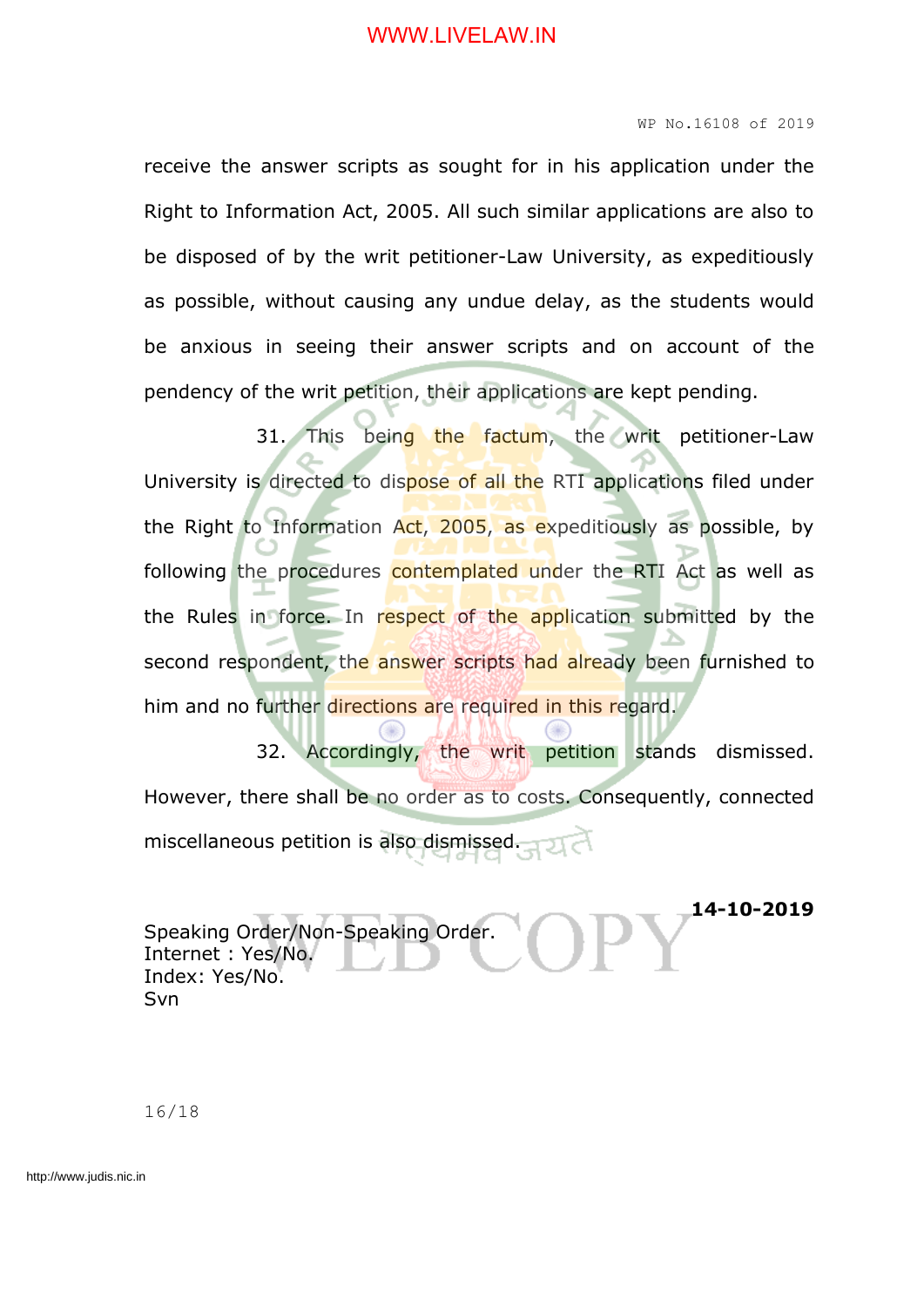To

- 1.The Registrar, The Tamil Nadu Dr.Ambedkar Law University, 'Poompoozhil', No.5, Dr.D.G.S.Dhinakaran Salai, Chennai-600 028.
- 2.The Tamil Nadu State Information Commission, Represented by its Assistant Registrar, No.378, Anna Salai, Chennai-600 018. P.O.Box No.6408.

⋒

सत्यमेव जय

**EB COPY** 

Œ